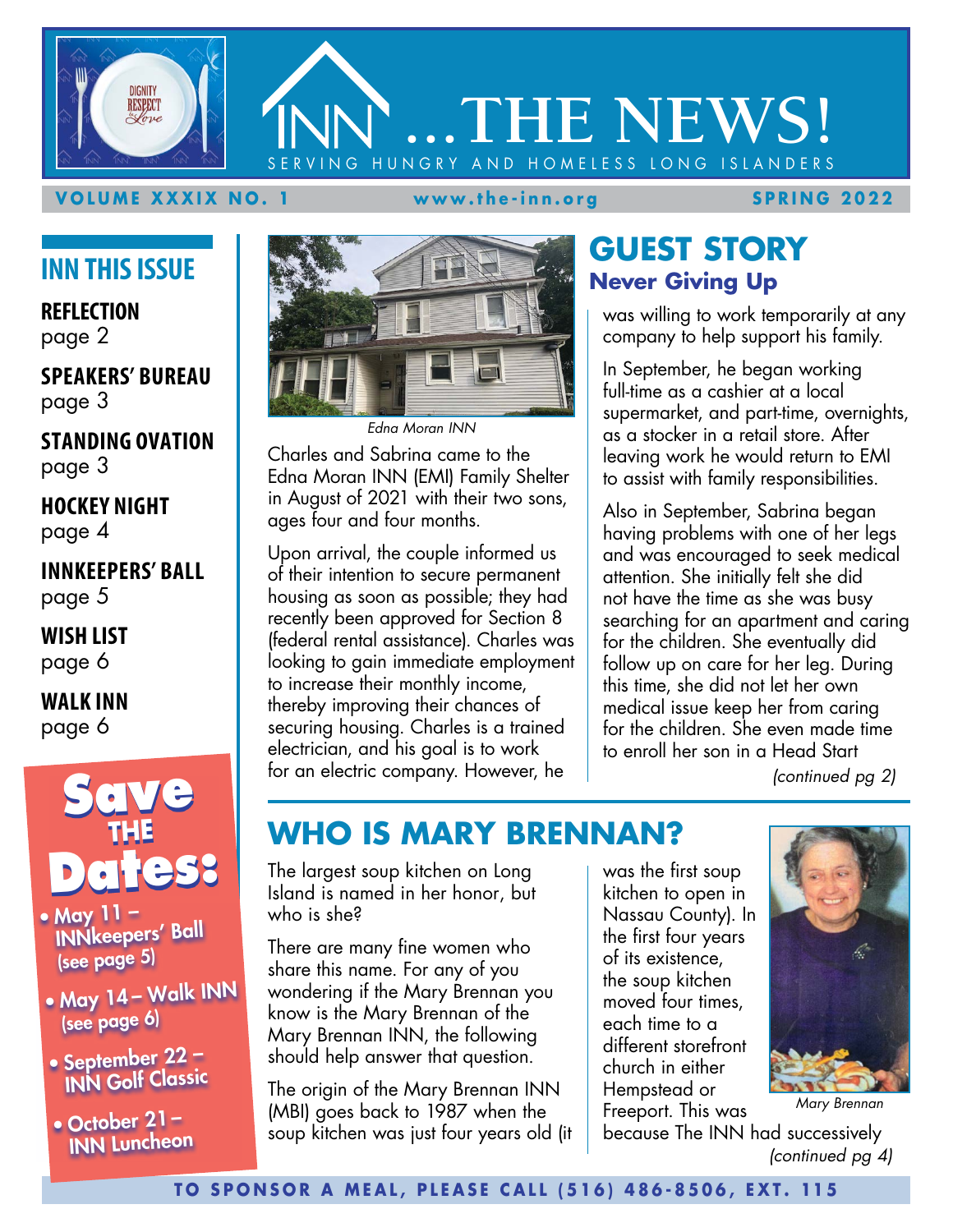

*Jean Kelly Executive Director* 

## **REFLECTION** The Dedicated Dishwashers

The volunteers at The INN have always been quiet, unsung heroes in my view. They serve on the front line as The INN fulfills its mission of "serving hungry and homeless Long Islanders". They are dedicated to their tasks

and are the link between you and the guests. They could never be thanked enough.

When you visit the Mary Brennan INN soup kitchen, you will see a variety of volunteers engaged in many different chores. You may not notice the dishwashers who toil among the pots, pans and sinks along the back wall. They may not be visible, but they are clearly essential. Two of our dishwashers were recently the topic of conversation among the volunteers, for very different reasons.

In early March we received the very sad news that one of our long-time and beloved dishwashers, Carl Ferguson, was fatally injured in an automobile accident in Florida. Tragically his wife Stephany also died in the crash. Carl was always full of warmth and good friendship. He will be dearly missed. We keep him and his family in our prayers of gratitude for his service, and condolences on his passing. His two adult children, Ziedah and Titus, have very thoughtfully asked that donations be made to The INN in honor of his memory. A memorial page was set up on The INN's website and several thousand dollars were raised in just a few days. This is a beautiful testament to what Carl meant to the volunteers, the guests and his many friends.

Another of our dishwashers, Johnny Kluskiewicz, joined us in the past year. He brings energy and enthusiasm to the job. He also shares these qualities with his family and friends as he talks about his experiences at The INN. As a result, many of them have been inspired to make a donation. When his daughter, Christine, heard her employer was looking to make a major donation to a charity, she recommended The INN. We were wonderfully surprised when The INN was chosen. Something else Johnny shares is his talent for woodworking. Visitors to the MBI are likely to find samples of his handiwork decorating the volunteer lounge.

At the Mary Brennan INN, we are fortunate to have volunteers who gladly offer to "do the dishes" and bring graciousness and elbow grease to the job.

May all volunteers — past, present or future be blessed for giving us the precious gifts of their time and talents.

With much love and never-ending gratitude,

Jean Kelly, Executive Director

#### **Never Giving Up** (continued from pg 1)

program (unfortunately this was cancelled due to a teacher shortage).

September was a very busy month for Charles and Sabrina, they found a two-bedroom apartment in Hempstead for \$2,300. They made a deposit and were looking forward to moving in on October 1. Unfortunately, on October 1 the property owner informed them the apartment would not be ready until October 15. Then the 15th was moved to November 1. Late in October their case worker informed them the apartment had been offered to another family. Doubly unfortunately, their deposit

was not returned. An investigation is pending.

In early November, Charles and Sabrina, with the help of an INN housing specialist, found another two-bedroom apartment. This time in Roosevelt. The happy family moved into their home two days before Thanksgiving, their persistence and hope being rewarded.

*If you would like to learn how you may assist a family on their journey to independence, please contact Cynthia Sucich at csucich@the-inn.org or (516) 486-8506 ext. 115.*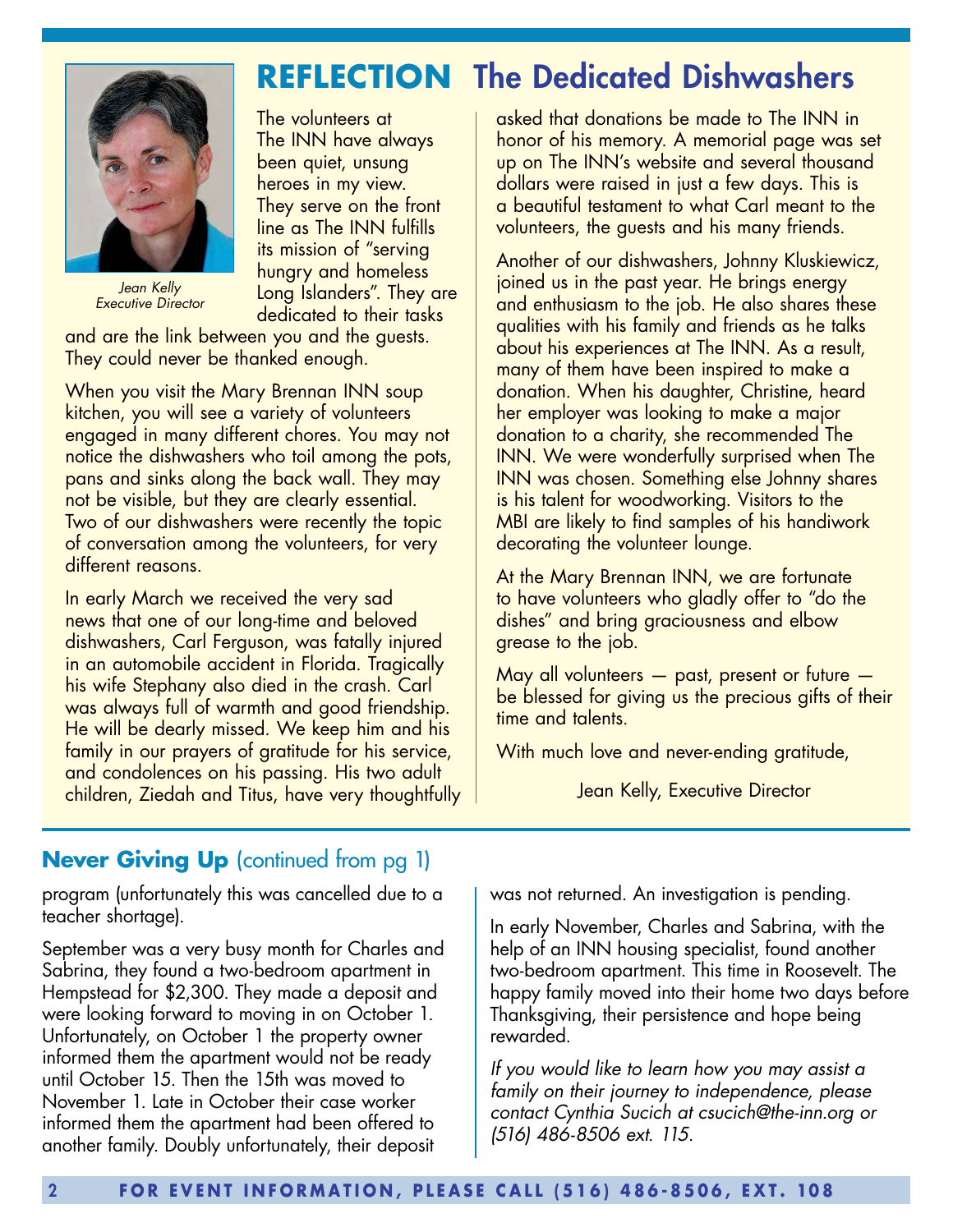### **TAKING IT ALL** *INN***: Volunteer's Personal Experience Prepares Her to be on the Speakers' Bureau**

The INN's Speakers' Bureau is a team of enthusiastic, well-spoken, engaging volunteers who help to bring The INN's vision, *"to transform lives by addressing hunger, homelessness and profound poverty through awareness, action and generosity,"* to the community at large. Part of the process to become a speaker is participating in volunteer activities at the Mary Brennan INN. Marie Polifrone, a new speaker-in-training, recently shared her experience after two days of volunteering at the soup kitchen during the holidays. With her permission, we have shared her feedback, *INN* her own words …

*"Now I see why everyone on the Speakers' Bureau needs to volunteer. All I can say is WOW! The operation is huge, and the amount of work that takes place is immense. We served so many guests in just one day. I am blown away by the whole experience and amazed by Michelle, Jean and Jason and how they run the daily work at The INN. It runs like a well-oiled machine, and I have so much respect for the work they do. I also have so much respect for the other employees and all the amazing volunteers.*

*I must admit that I was not prepared mentally (or physically, even though I work out regularly) for the manual labor involved in volunteering for just one day. This is the most physically taxing work I have done since working in restaurants in college! On Monday I made sandwiches, which sounds easy but as you know, requires* 

*standing and some lifting. On Wednesday, I was a 'runner/replenisher' for other volunteers who were giving out turkeys, food bags, fruit, veggies, juice, oil and so many other items. The amount of running, lifting, bagging, and breaking down boxes literally wore* 



*Marie Polifrone*

*me out and I'm still feeling the effects. But I was able to hear the guests talk about their holidays and see the various people and families that came from all walks of life. I also experienced a camaraderie with the other volunteers and the feeling of doing something truly useful. It is all so worthwhile and made me want to continue to help. This experience has motivated me to really seek out opportunities to speak to others about the great work being done, and now I can share my personal experiences as an INN volunteer when I go out to speak. I'm sure there will be more to share as I work a few more times."*

Becoming a speaker provides volunteers with a unique opportunity to get more INNvolved and spread their passion to others. Many speakers feel fortunate to be able to inspire and inform hundreds of other Long Islanders who really care.

*If you'd like to learn more about The INN's Speakers' Bureau, please contact Cynthia Sucich at csucich@the-inn.org or (516) 486-8506 ext. 115.*

## **THE OBLIGATORY STANDING OVATION**

There is an old cliché that goes, "If I had a nickel for every time \_\_\_\_\_\_\_\_\_\_\_\_". (You can tell it's old because most children today don't even know what a nickel is.)

We will complete the cliché, "If I had a nickel for every time a friend says to us, 'I have all these nice (insert name of item), I don't use them, they are too nice to throw away, would The INN want them?'"

The great British playwright Andrew Lloyd Weber likes to use this very perceptive phrase, "obligatory standing ovation". You may have witnessed one. A performance doesn't seem to merit a standing ovation, but for some reason, probably related to group psychology, the audience stands and applauds. This is an OSO.

Our turn of the phrase is "obligatory gift giving" *(continued pg 5)*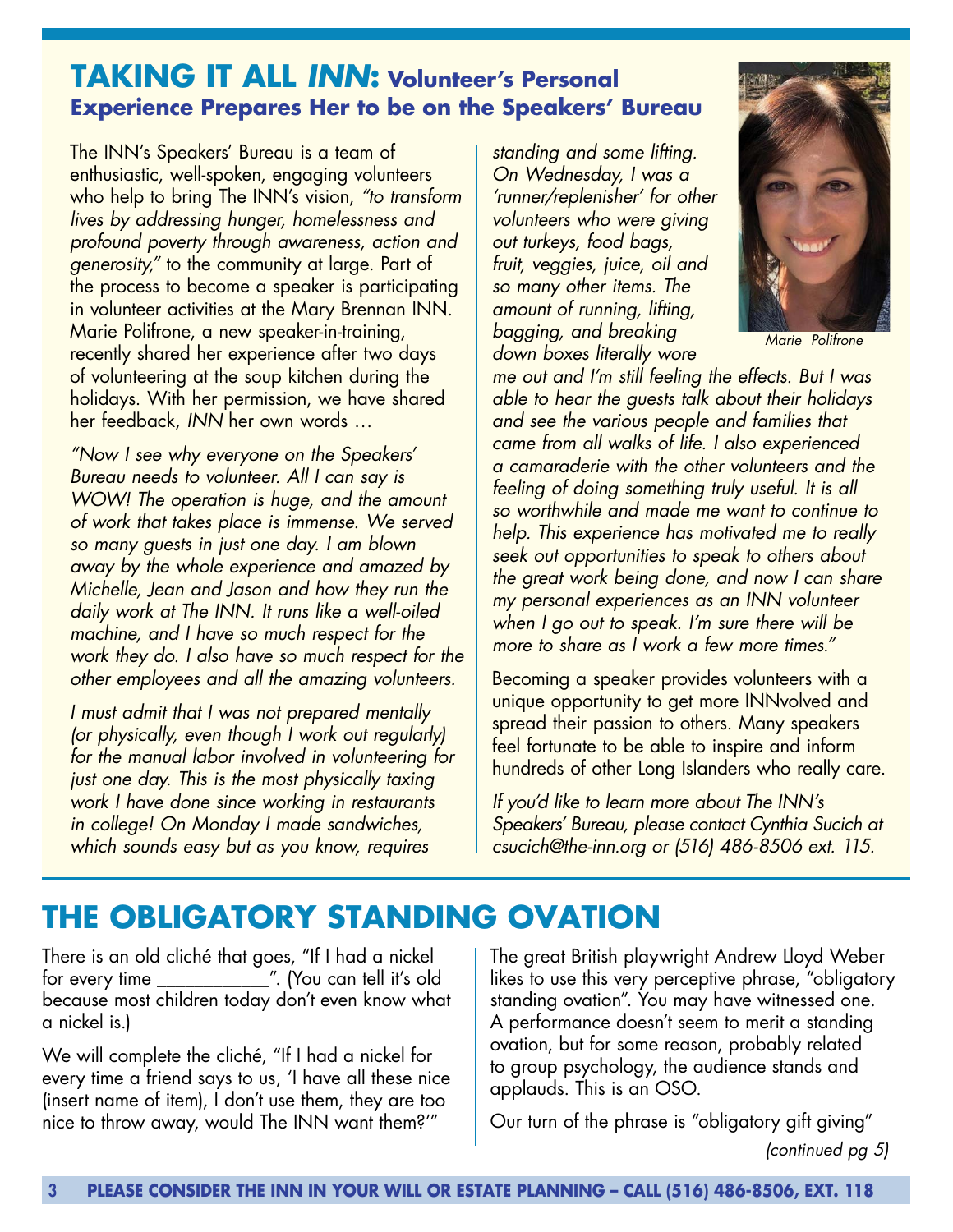## **NEW YORK ISLANDERS "HOCKEY WITH A HEART"**

On January 25, the New York Islanders hosted an "INN Night" at the new UBS Arena in Elmont. Fans attending were invited to bring new hats and gloves as a donation for the Mary Brennan INN, and we were also a beneficiary of the proceeds from a 50/50 raffle held that evening. The INN was featured on a "Jumbotron" interview between the second and third periods. A special thank you to all The INN volunteers and staff who participated, as well as the New York Islanders' fans.

For those of you who may be interested in The INN volunteers' review of the new arena, we add the following: There has been a lot written about parking difficulties, but if you arrive early, parking works out quite nicely. The arena is … well, it's brand new. The paint is shiny, the floors are spotless, and all the lightbulbs are bright. The concourse is spacious.



*INN volunteers at UBS Arena*

Many of the walls are decorated with Islander photos and history. On this evening the Islanders were playing the Philadelphia Flyers (the Islanders won 4-3) and it was surprising to see the number of Flyers' fans who made the trip to Elmont. For many of them seeing the new arena was as important as seeing the game. Both the Islander and Flyer fans were unanimous in liking the new arena.

#### **Who is Mary Brennan?** (continued from pg 1)

outgrown its location. You can imagine the disruptions this caused to the guests and the volunteers. One of The INN's co-founders, Michael Moran, reached out to a friend, Fr. Emil Wcela (now Bishop Wcela), to ask if he knew anyone who might be able to help The INN purchase a building. Michael was introduced to John Brennan, and after a short discussion John made a generous contribution which initiated the purchase of 148 Front Street in Hempstead. This small two-story building was shortly christened the "Mary Brennan INN Soup Kitchen". At the time, The INN's other co-founder, Pat O'Connor remarked, "This building is being named for the Mother of a gracious donor."

Mary Brennan was a widow who raised three young children in Elmhurst, Queens. Her husband, John, had been a World War I veteran. Mary contributed to the war effort by testing the Ever-Warm Safety-Suit (she repeatedly jumped into the East River while wearing it). Mary was beloved by her children and the entire neighborhood. She was thoughtful, caring and had time for everyone, whether she knew you or not. It is fitting that John

chose to name the soup kitchen in honor of his Mom, a woman whose loving, respectful, and supportive nature echoes the mission and values of The INN.

In 2000, the MBI, again having outgrown its home, moved two blocks from its original location to its current location at 100 Madison Avenue in Hempstead.

Today the MBI serves more than 800 meals each day, and in the height of the pandemic over 1,200 meals were served daily. It is a welcoming "home", affectionately known by tens of thousands.

Jean Kelly, The INN's Executive Director, adds, "While I never met Mary Brennan (although there are some who mistake me for her), hearing how selfless and helpful she was, it makes us proud to have her name represent our efforts."

Four generations later, Mary Brennan's family continues to support The INN. She has so many reasons to be proud. And we at The INN have so many reasons to be thankful.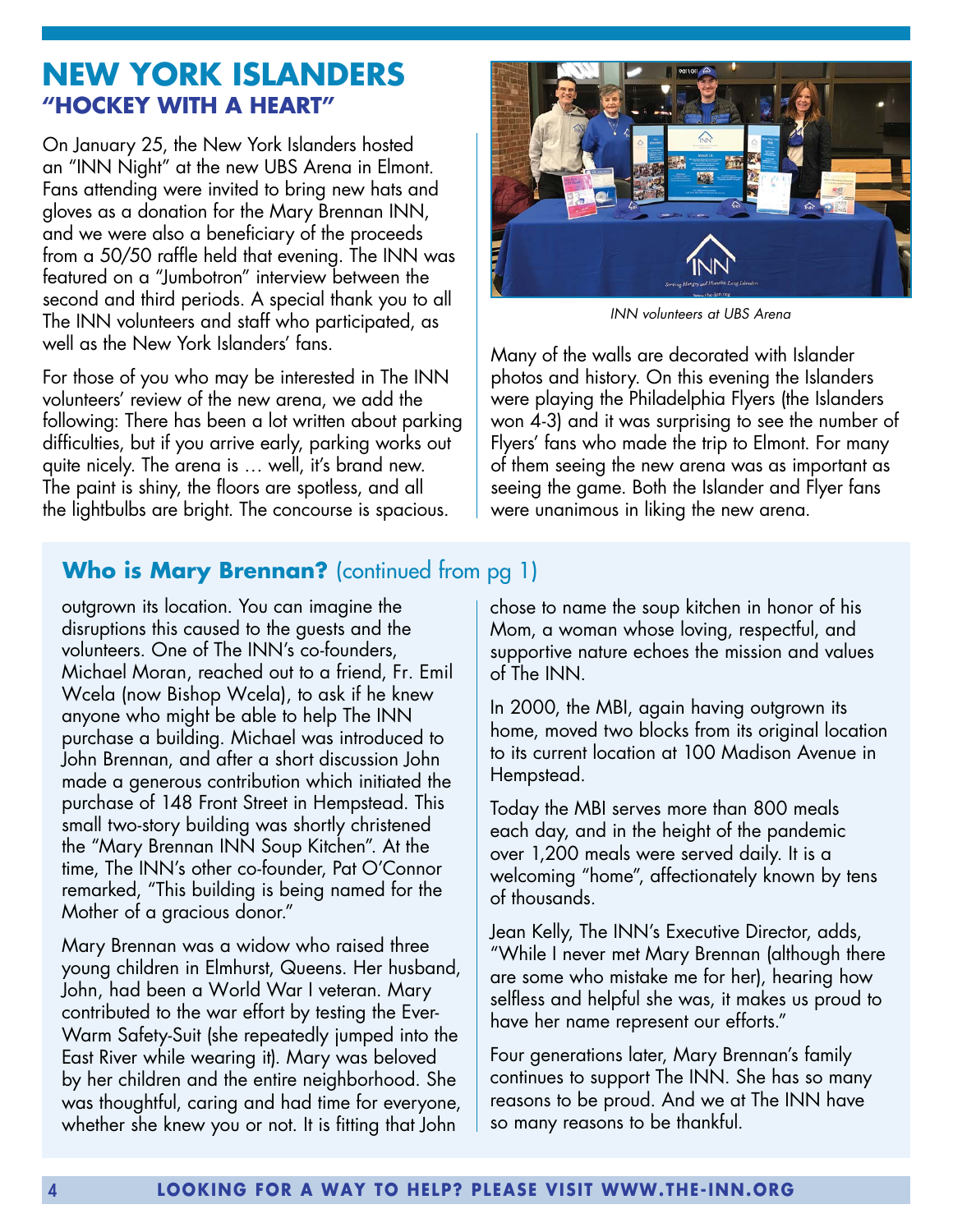# **2022 INNKEEPERS' BALL**

The Kick-Off reception for the 2022 INNkeepers' Ball was on January 25th. The evening's highlight was the introduction of the 2022 honorees.



billion.

**Michael** Dowling is **President** and CEO of **Northwell** Health. He is one of health care's most **influential** 

voices, taking stands on critical societal issues such as gun violence and immigration. He leads a clinical, academic and research enterprise with a workforce of more than 77,000 and annual revenue of \$15

Compassion and public service have always been a part of Michael's life, including his serving as New York State's Director of Health, Education and Human Services and Commissioner of Social Services.

Michael's career has consistently

been guided by "doing the right thing", and we are grateful to honor Michael Dowling at the 2022 INNkeepers' Ball.



Carol Silva is the veteran, Emmy Awardwinning news anchor from News 12 Long Island. For decades she had

*Carol Silva*

the honor of sharing people's lives from the News 12 anchor desk. She has received multiple journalism awards and has been inducted into the Silver Circle of the NY Chapter of the National Academy of Television, Arts & Sciences, and the LI Journalism Hall of Fame.

Carol has made hundreds of motivational appearances throughout the metropolitan

region on topics including empowering women in the workplace and coming back from defeat.

A Mexican American, Carol was honored as an Hispanic role model by the Nassau County Hispanic Cultural Association. The INN is happy to honor Carol Silva at the 2022 INNkeepers' Ball.

Also introduced were the Honorary Chairs – Frank J. & Janet DellaFera, Frank Ingrassia & Elizabeth McCaul, and Ralph & Maureen Nappi. A special thank you to each.

The 2022 INNkeepers' Ball will be on Wednesday evening, May 11, at the Nassau Country Club. For information on tickets, journal or sponsorships, please call (516) 732-6009 or (516) 486-8506 ext. 108.

### **Standing Ovation** (continued from pg 3)

(OGG). It occurs when people feel obligated to give something to someone who "has everything". The end result is, "I have all these nice (insert name of item), I don't use them, they are too nice to throw away, would The INN want them?"

Granted not everyone has everything, and sometimes giving "a nice little something" is the perfect thing to do. But there are many times when there is a more special option.

It is not new, and not earth-shattering. Next time you are straining to come up with a gift idea for a friend or family member, why not instead donate to a charity in their honor? (May we suggest The INN?)

It is easy to do, please visit www.the-inn.org or call (516) 486-8506, ext. 115. Your friend/family member will receive a personal card letting them know you have made a contribution in honor of their birthday, anniversary, wedding, graduation, or any other occasion. We can think of at least three reasons why this is an improvement over OGG, they are: 1) you are making a real difference to someone who "has nothing", 2) you are removing a stress from your life, and 3) your friend/family member will feel good about not having to store your gift.